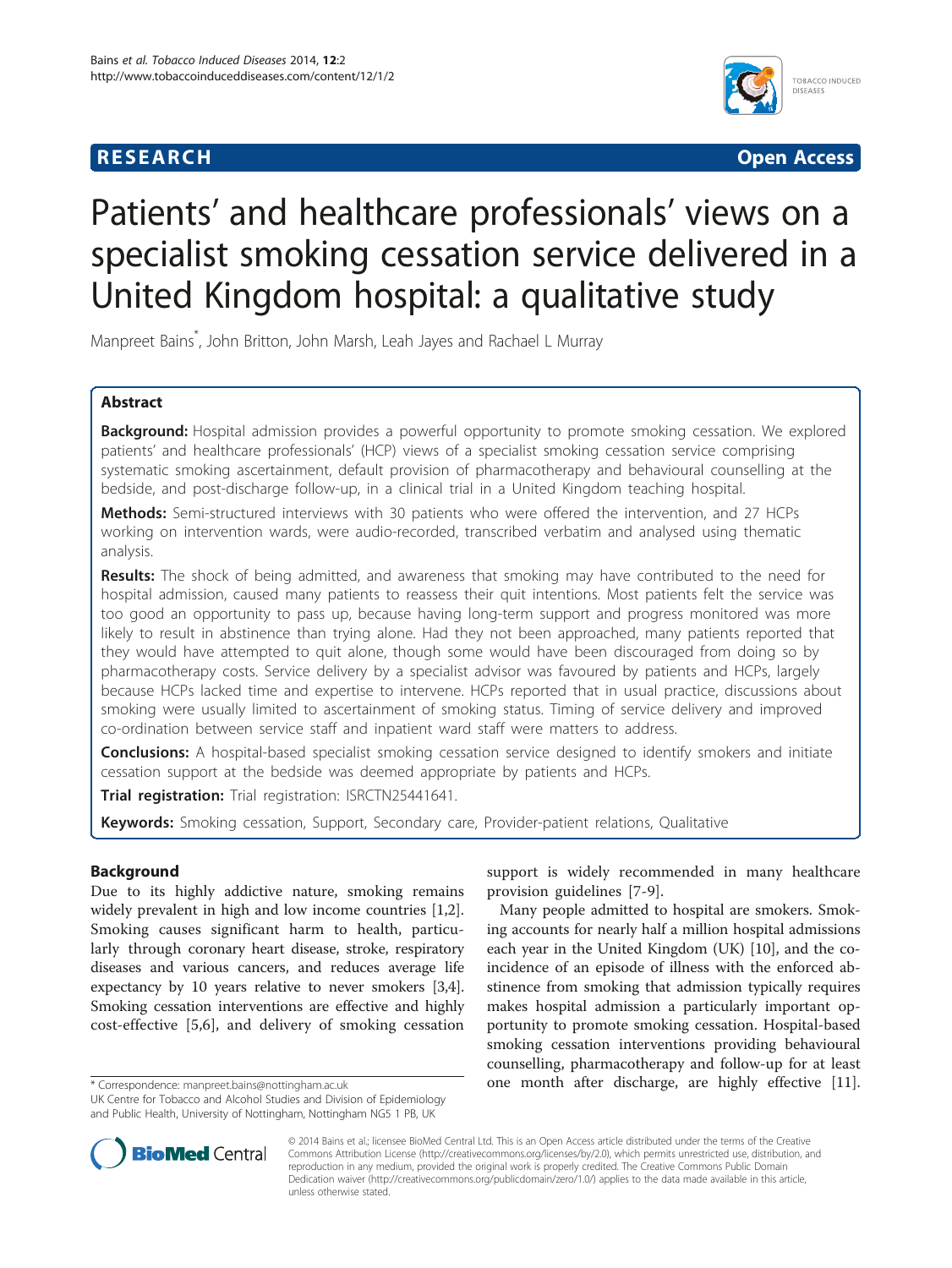However, despite guidelines recommending that hospital care should include such interventions [[7,9,12\]](#page-7-0), they have not to date been widely incorporated into routine clinical practice [[13-15](#page-7-0)]. A recent survey found that less than a quarter of 121 countries surveyed reported routine recording of patients' smoking status in medical notes [[16\]](#page-7-0), suggesting that opportunities to provide even brief advice are being missed.

It is therefore important to optimise the reach and delivery of hospital smoking cessation services, and to ensure that the views of service-users and healthcare professionals (HCPs) are given proper consideration in their development [[17](#page-7-0)]. However, qualitative research in these groups is scarce, and limited primarily to communitybased settings [\[18,19](#page-7-0)]. We have recently reported a clusterrandomised controlled trial demonstrating that systematic integration of a hospital-based specialist service substantially increased uptake and delivery of smoking cessation interventions in acute medical wards in a UK hospital [\[20](#page-7-0)]. We now report the results of qualitative interviews conducted with patients and HCPs to explore their views of the service, and how it might be improved.

# Methods

## Study design and sample

Eighteen wards in a UK teaching hospital were allocated, in a cluster-randomised design, either to deliver systematic smoking cessation interventions to all admitted patients who smoked, or to deliver usual care. According to the study protocol, researchers approached patients identified as smokers on intervention wards to establish desire to quit. Patients who accepted the offer of support, hereafter referred to as service-users, were visited at the bedside by a specialist smoking cessation advisor, typically on the same day, who provided one-to-one behavioural support and pharmacotherapy, and appropriate follow-up support. Irrespective of whether patients wanted to quit or accepted the offer of support, all were asked to consent to be contacted by the research team at four-weeks and six-months following discharge to ascertain smoking status and use of smoking cessation support.

To explore the appropriateness of the service comprising the intervention, smokers who were contacted between May and August 2011 as part of follow-up were invited to take part in an interview, and comprised both those who accepted (service-users) and did not accept (non service-users) the support. Those expressing an interest were posted an information sheet and consent form, and were contacted by the interviewer (M.B.) a few days later to ascertain whether they wished to take part. For those giving verbal consent, a date for interview was arranged, either via telephone or at the patient's home. Written consent was obtained from each participant

before the interview commenced (via post for telephone interviews). HCPs working on the nine wards delivering the intervention were also invited to take part in an interview, and those expressing an interest were given an information sheet and contacted at least 24-hours later to ascertain whether they wished to participate. Those giving written informed consent were interviewed in a quiet room in the workplace. Participants were informed that transcripts would be anonymised, treated confidentially and that they were free to withdraw at any point during the interview, if they so wished. All interviews were digitally audio-recorded. On average, patient interviews lasted 25 minutes and HCPs' lasted 15 minutes. The study was approved by Nottingham Research Ethics Committee (10/H0403/30).

#### Interviews

Two semi-structured interview guides were developed: one for patients and another for HCPs. The interview guide for patients explored both service and non serviceusers' views on the smoking cessation service they were offered, recollections of the initial approach, reasons for acceptance or non-acceptance of support, the nature of support received before and after discharge, and quit intentions before admission. Interviews with HCPs explored views on the importance of quitting for patients admitted to their respective wards, levels of usual care provision of smoking cessation advice, and views about the specialist service.

#### Data analysis

An external specialist transcription company transcribed the interviews, verbatim. The interviewer removed any identifiers and quality checked each transcript. Participants were assigned a unique code; for patients this included the ward that they were admitted to, their gender and age, and for HCPs this was the specialty they represented. Thematic analysis was applied to the data [\[21](#page-7-0)], where three researchers (M.B., J.M. and L.J.) analysed the transcripts independently, noting emergent themes and sub-themes. The initial coding hierarchies derived by each researcher comprised similar themes. The hierarchies were discussed between the researchers and resulted in a final codebook of three core themes: relation between smoking, the hospital admission and provision of advice, service delivery which had corresponding subthemes (appropriateness, timing and recollection of approach, reasons for acceptance and exploring whose role it is to deliver support), and service-users' views of the support received post-discharge. Following this, NVivo 9.2 (QSR International Ltd, Melbourne, Australia) was used to manage extracts from the transcripts according to the themes that they represented and which reflected the overall views of the participants.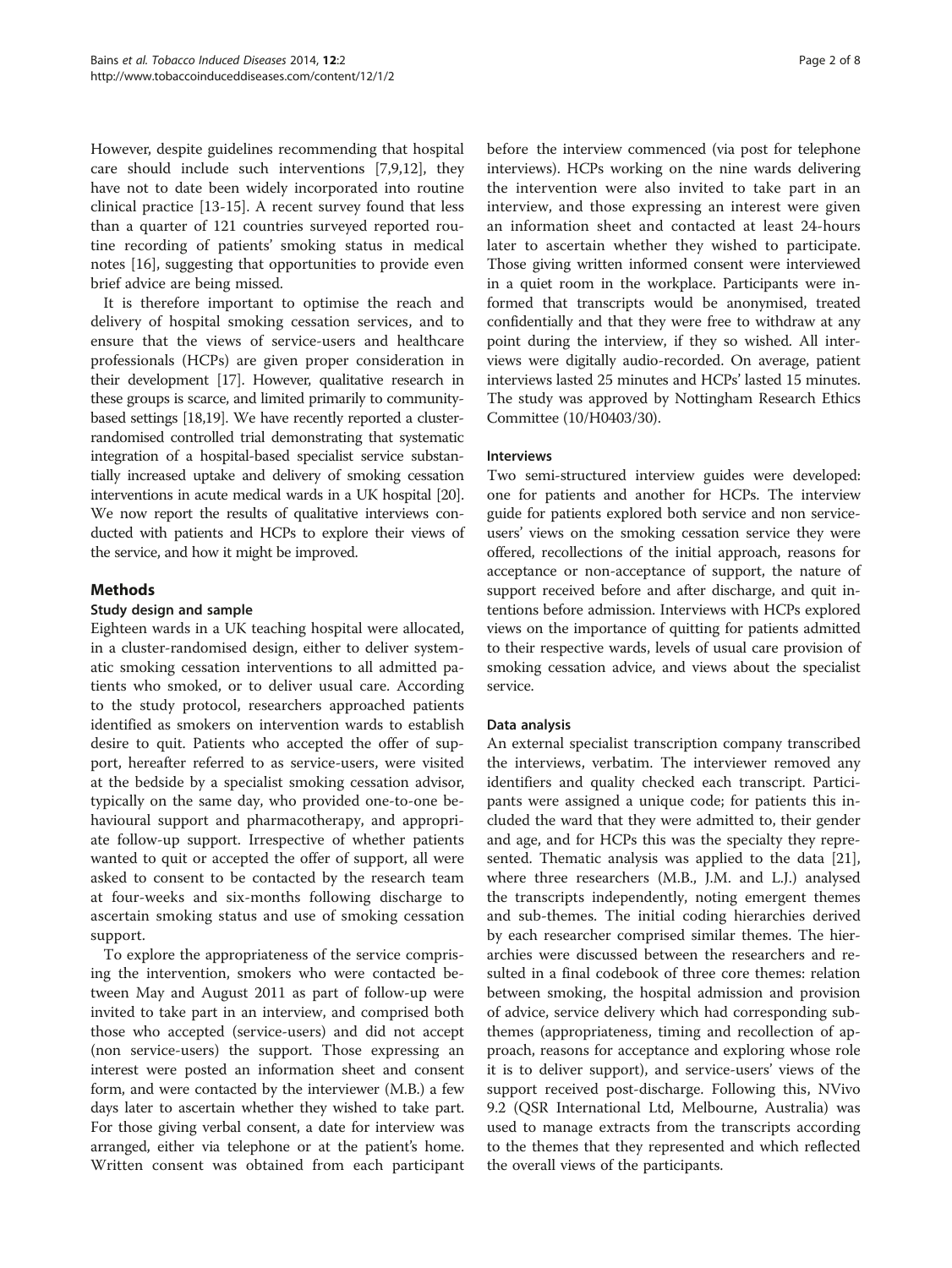#### Results

#### Participant characteristics

Between May and August 2011, 174 patients, of whom 116 (67%) were service-users, were contacted for followup and invited to take part in the interview study. Of these 174, 44 (25%) expressed an interest and were sent the information sheet and consent form, and 30 (22 serviceusers and 8 non service-users) were interviewed. When comparing those who were interviewed with the 144 that were not, mean age and distribution of gender were similar  $(55 \text{ years}$  and  $54 \text{ years}$ , male  $= 67\%$  and  $65\%$ ), however the proportion of individuals smoking at four-weeks differed (30% and 49%). Non service-users' reasons for nonacceptance were not wanting to quit, or feeling in control and able to quit without support.

Patients interviewed had been discharged from five specialty wards: cardiology  $(n = 19)$ , oncology  $(5)$ , stroke (3), infectious diseases (2) and endocrinology (1). HCPs were recruited from a purposive sample of 35 staff representing all of these specialty areas, and 27 (77%) participated, from specialties comprising oncology (10), cardiology (6), stroke (4), renal (4) and infectious diseases (3). The sample comprised six charge nurses (22%), five deputy ward sisters/charge nurses (18%), three senior nurses (11%), five staff nurses (18%), two junior doctors (7%), one cardiac-rehabilitation nurse (4%), one stroke rehabilitation nurse (4%) and five discharge co-ordinators (18%). Most were female (18, 67%).

#### Relation between smoking, hospital admission and provision of advice

Quitting had been on most patients' minds for some time before their hospital admission (see the 'Relation between smoking and hospital admission and provision of advice' subsection). Most had not planned how to go about quitting, but those that had stated that they would have attempted to quit without support. The shock of being admitted to hospital coupled with the fear of further ill-health resulted in most patients reassessing their quit intentions, particularly those who felt that smoking had contributed to their hospital admission. Some patients felt however that their admission was likely to be due to a number of lifestyle or hereditary factors rather than smoking alone; in some cases, conversations with HCPs appeared to strengthen these beliefs further. HCPs reported that in usual practice, after ascertainment of smoking status few would probe patients' intentions to quit, and discussions with patients varied and depended on the nature of a patient's condition or disease. Some HCPs admitted that they often refrained from initiating a discussion about smoking with patients diagnosed with advanced disease, such as cancer or renal failure, out of concern that it may induce levels of undue stress that may outweigh the benefits of quitting,

even though some were seemingly aware of benefits of quitting even in terminal palliative care.

#### Relation between smoking and hospital admission and provision of advice

Then this frightened me and when they took us to hospital I thought 'I've got to stop now, I can't do it anymore'. That was it, I haven't had one since. Endocrine, female, 66 yrs.

No, I've been told not, the cancer I had was not caused by smoking. Oncology, female, 44 yrs.

The nurses and all that, they said it don't help but it's not the be all and say all of the problems they go on about with smoking, you've got folks dying of lung cancer that's never smoked in their life so what does that prove? It [smoking] didn't help, it's lifestyle as well. Cardiac, male, 67 yrs.

I'd say that the patients who we tend to discuss it mostly with are the people who have had new transplants, new kidney transplants, at the point where we're discharging them home we're very much looking at their ongoing future health and promoting their health and maintaining the functioning of their new kidney. So when we do have patients who are smoking going home with a new kidney we will be very keen to discuss that with them. Renal, Healthcare Professional.

It probably must have been two years when I first heard of [the local smoking cessation service], and, really, it's been something that's been, as I see it, it's been promoted quite softly, really. It's been like an ancillary service that's there, sort of if you want to access it, and I haven't really sort of actively promoted it on the ward, because I don't feel like our group of patients, I don't feel, really, that that's appropriate, but I am aware that we've got their cards available on the ward to give out to the patients. Oncology, Healthcare Professional.

#### Service delivery

#### Appropriateness, timing and recollection of the approach

The majority of patients stated that being approached by the research team to discuss their smoking behaviour and quit intentions was entirely appropriate, and was welcomed by most; particularly by those who were unaware of the existence of smoking cessation services (see the 'Appropriateness, timing and recollection of the approach' subsection). Furthermore, most HCPs felt that the specialist service was the most suitable approach to help patients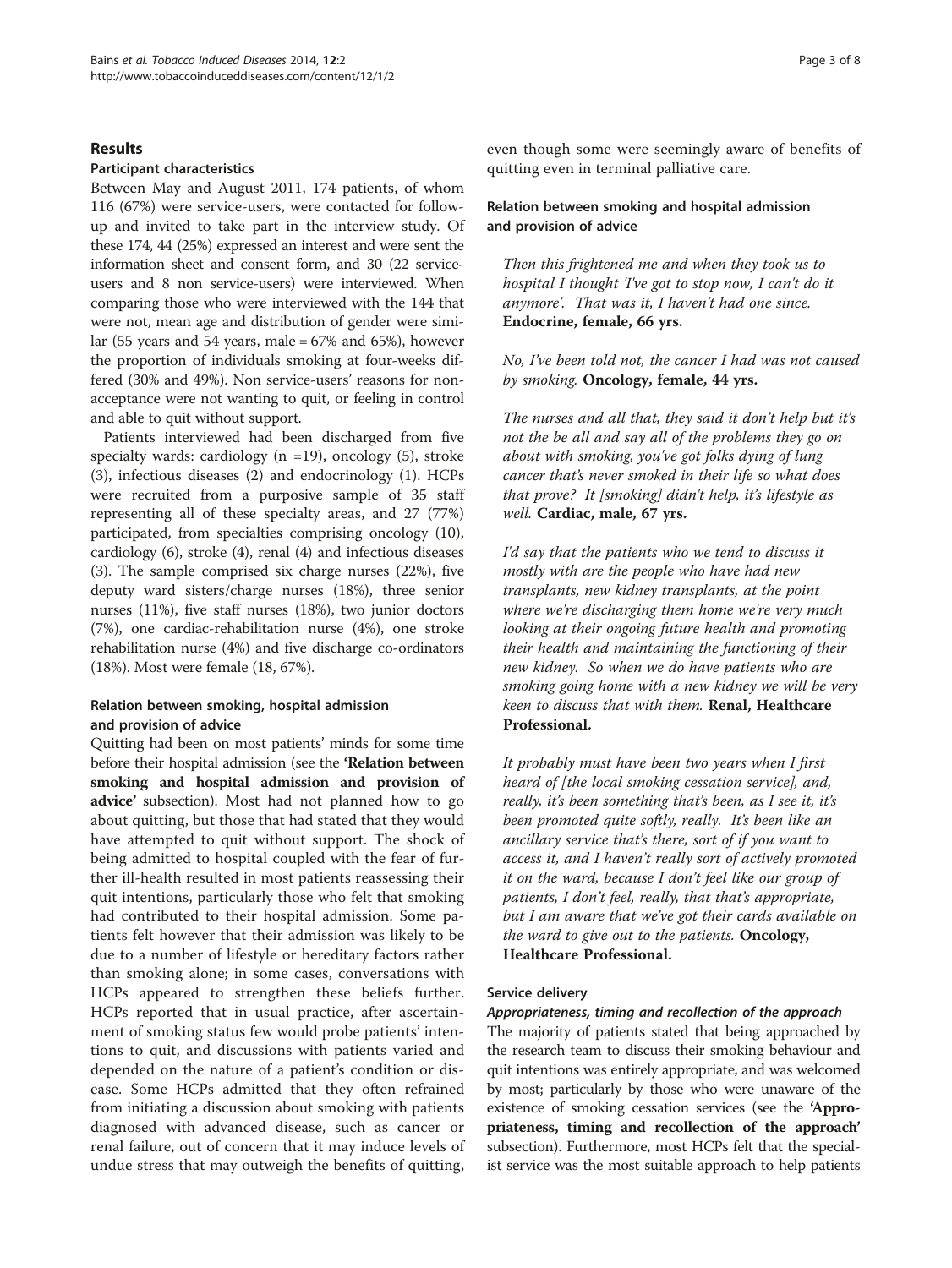who wished to quit, and that patients were more likely to be receptive when being approached by individuals with the relevant skillset and adequate amount of time to discuss the subject and provide support promptly. It was clear that usual care hospital smoking cessation support practices were considered insufficient and ineffective, as reflected by reporting by HCPs that provision of NRT following admission was either scarce or delayed, and provided to encourage temporary abstinence rather than to support or promote a quit attempt. A small minority of patients and HCPs felt that discussing smoking at the point of admission was inappropriate, mainly because they were either still coming to terms with their reason for being admitted or they had just undergone a procedure which had left them feeling unwell. Such patients suggested that it would have been better if they had been approached closer to or soon after discharge. Consideration of the timing of service delivery was also highlighted by a number of HCPs, especially those from oncology, where it was suggested that delivery may need to be tailored according to specialty and where a patient was in their care pathway.

### Appropriateness, timing and recollection of the approach

In some ways it seemed quite natural because you were in an environment where in theory smoking was heavily discouraged, it does say on both campuses that when you're inside the building or outside that they have a non-smoking policy and it was certainly around on the wards and there were certainly [local smoking cessation service] signs around the various hospitals, that it seemed a very 'natural' environment to consider giving up smoking. Stroke, male, 58 yrs.

I think it's good that we've got the research team coming round and doing stuff like that and it takes a lot of the pressure off the nursing staff, because they're seen as experts in smoking cessation, that helps a lot because we can give out certain information and we can guide them to [local smoking cessation service] and we can do our bit with regards to patches, but I think if you don't have the expertise in giving out the information then it's difficult for patients and people that are in hospital to take you that seriously, if you've got somebody that comes round face to face, patients are more receptive to that than giving them a number to phone because they'll probably look at the leaflet and think "I'll do that another day"… Oncology, Healthcare Professional.

…I think we weren't probably as into the mindset of encouraging people to stop smoking, or support them, more like get them through this period thing, if that makes sense. I think sometimes patches may well have been prescribed more of the, let's take the nicotine craving away for right now, rather than more of a long term plan if you like. Stroke, Healthcare Professional.

I think it was two ladies that came round and asked me would I be prepared to go and sign up for a no smoking thing, I said "yeah, anything", basically I wanted to get rid of them… Put yourself in the state of a patient who's had a heart attack in the middle of the night, who's been told that if he don't do this, he's going to die, you've got wires coming out all over you, you're still partially dazed, whatever and the last thing you want is people standing by your bed saying, "do you want to do this, do you want to do that?". Patients don't want that in the first couple of days, yes fine to do it but bloody hell, give the bloke time to either survive or die, in two days it's too soon. I think the set up you've got from what I've seen of it is adequate, it's purely the timing. Cardiac, male, 72 yrs.

I think, as I said, mostly people when they're here they're having some sort of crisis in their life and I think that's the worst time for them to try and give up smoking… Yeah. It isn't the right time for them. I don't know whether you're aware that a lot of our patients who come here who do smoke they still smoke within the hospital grounds. We're supposed to enforce a no smoking hospital but it seems very unfair and unrealistic to enforce that on people who are very ill and are making an informed decision to carry on smoking. Renal, Healthcare Professional.

I suppose it depends on how the patient is at the time of admission, because obviously some patients are quite poorly when they first come in, so it may be then that you leave it for, I don't know, two or three days and then talk to them about it then. Oncology, Health Professional.

# Exploring whose role it is to deliver support: specialist service versus HCPs

It was widely acknowledged by both patients and HCPs that the delivery of smoking cessation support in hospital settings was both warranted and important, and most felt that such a service should be provided by smoking cessation specialists rather than HCPs (see the 'Exploring whose role it is to deliver support: specialist service versus HCPs' subsection). Patients recognised that time constraints and lack of knowledge was likely to prevent HCPs providing comprehensive support; HCPs commonly reported these factors as barriers preventing them from addressing the matter in more depth. Consequently, most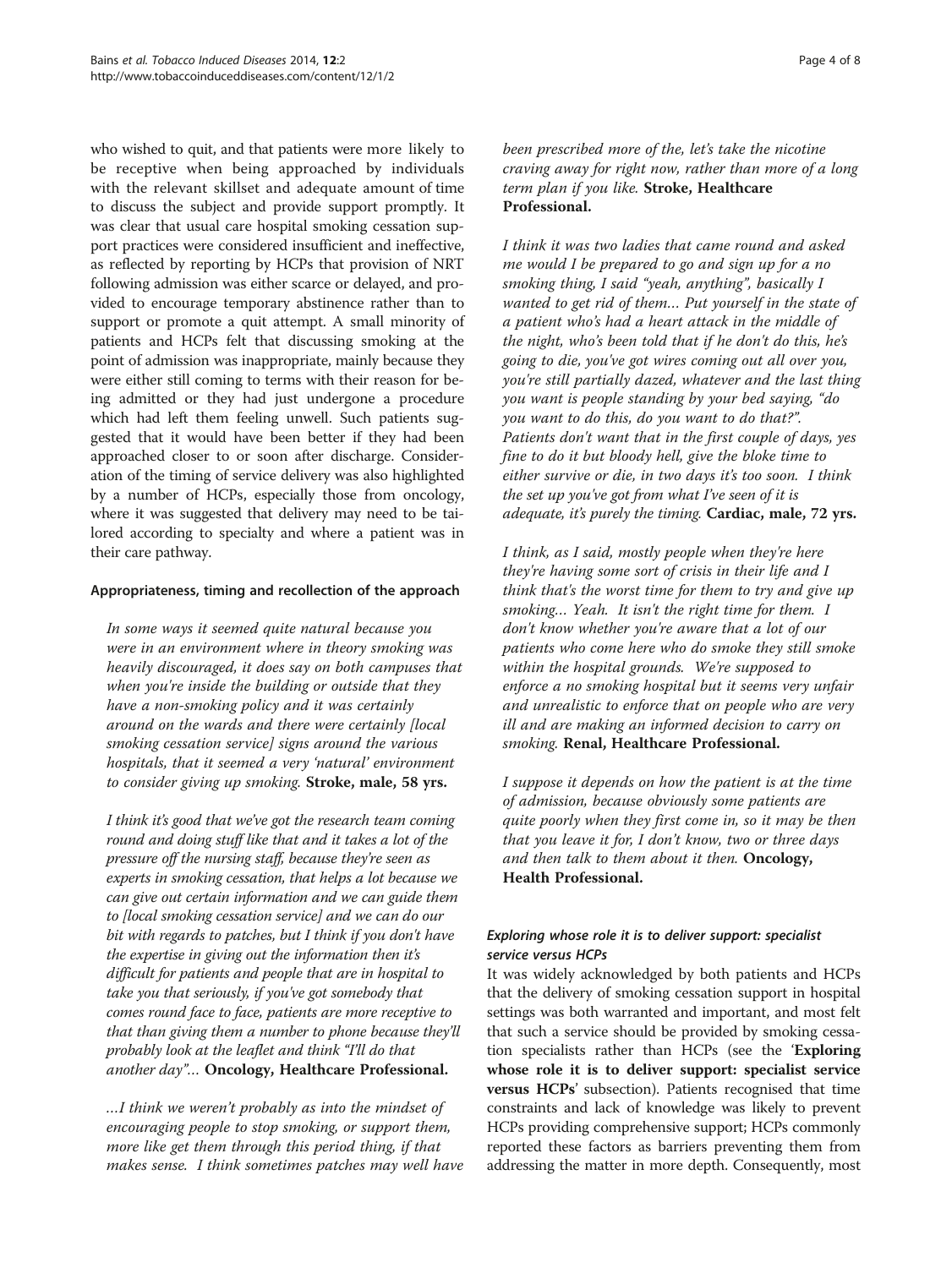patients mentioned that discussions that they did have about smoking with their treating physicians or nurses failed to go beyond advising them to stop; hence, some patients felt that HCPs broached the subject in an inappropriate manner. HCPs admitted that they rarely went beyond ascertainment of smoking status, with some disclosing that they had seldom referred patients to a local smoking cessation service, describing the paperbased referral system to community services as inefficient and time consuming. Some HCPs did however recommend that raising the profile of the service amongst inpatient ward staff would have been beneficial, as HCPs' knowledge and understanding of the process and nature of the study and service was mixed. Level of understanding seemed to have implications for the extent to which HCPs liaised with the research team to help identify patients that were smokers. Similarly, several patients recommended better co-ordination between the specialist service and physicians or nurses, where the latter could perhaps initiate the discussion about smoking cessation, and then refer on to a specialist service to provide further information and/or support.

# Exploring whose role it is to deliver support: specialist service versus HCPs

I'm not sure that that's necessarily a role that the doctors or nurses can handle along with all the other things that they've got to do if you see what I mean. I think it's a subject, it's an issue that it's big enough in scale to warrant having specialists in every hospital really that are there to their deal with that particular issue. Cardiac, male, 44 yrs.

I think nurses would be happy to do referrals. We often do referrals to diabetic teams, district nurse, tissue viability over notice. I don't think that would be a problem. Us giving more support I think would be the problem, we don't have enough time to sit with patients and give support as much as we'd like, should I say on dialysis, when patients first come for dialysis. So doing it again for smoking as well I don't think we'd have enough time to fully support our patients. **Renal**, Healthcare Professional.

They talked to me, not at me, doctors talk at you, they talked to me, making me feel it was my decision, doctors want you to stop so they just nag. **Cardiac**, female, 56 yrs.

I don't know any of the other nurses like myself would get involved in advising patients to stop smoking or to try and convince them to stop smoking, or to try and convince them to stop smoking or to have a lengthy

chat about smoking, I've been here, I know most of my colleagues well and I don't think I've ever heard anybody on admission or in a general conversation, have a big discussion about smoking. Oncology, Healthcare Professional.

From what I can see, the person in question comes along to the ward, has a look at the notes and see if the person wants to stop smoking or not. [Interviewer: was there any discussion about the study?] Not so much discussion as we were just told "don't be alarmed if you see this person on the ward, they're coming to do a study about smoking", that was pretty much it, so then you know they're there, that was it. Oncology, Healthcare Professional.

I think that the doctors should suggest to the patient that there is help if you smoke, do you mind somebody coming round and having a chat with you, I think it should be the doctor who decides, well not decides, but asks the patient. Instead of people just coming round, because I feel that doctors know more about what's up with the patient, and maybe it is, he's never smoked, he hasn't got a heart problem but he's had a heart attack because of him smoking, that maybe people should be seen, I think it should be the doctor who advises you that you should be seen by these people. Cardiac, male, 48 yrs.

#### Reasons for acceptance

Other than wanting to quit because of their hospital admission, service-users accepted the support because they wanted to stop for their families (see the 'Reasons for acceptance' subsection). Additionally, several participants disclosed that having long-term support and their progress monitored was more likely to result in achieving abstinence, rather than trying alone. Great appeal was associated with the way pharmacotherapy treatment and appropriate follow-up was arranged for serviceusers, meaning that little effort was required by them. Patients were asked what they would have done had they not been offered support, and the majority indicated that they would have attempted to quit alone, with only a few saying that they would have contacted a smoking cessation service. Moreover, some patients acknowledged that it was unlikely that they would have tried to quit due to the costs of NRT, which they believed made it cheaper to smoke.

#### Reasons for acceptance

To stop smoking, just I'd got to because my main reason was my daughter, my mother died when I was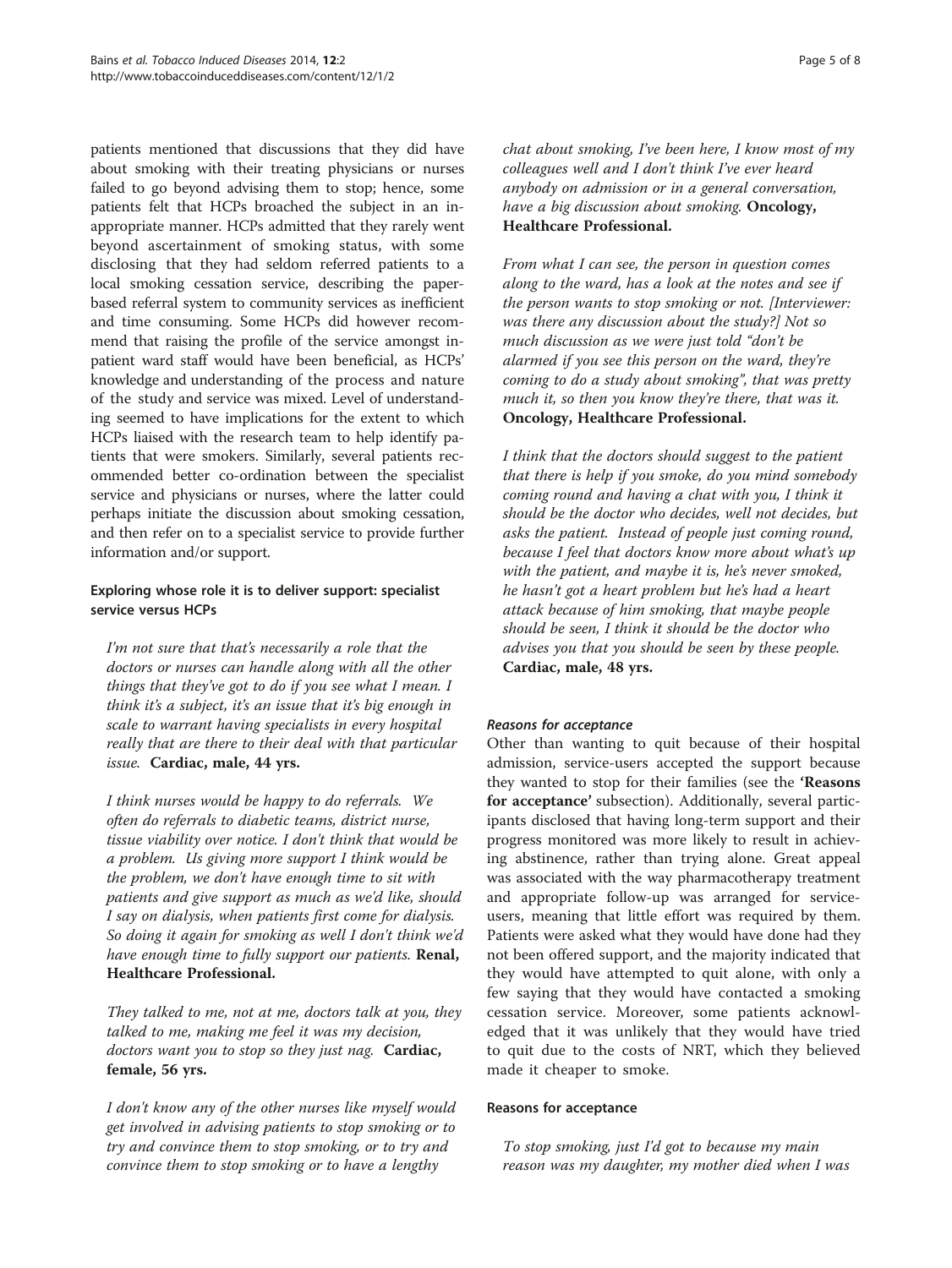very young, I didn't want her losing her mum and my husband, I couldn't do it to him, I'd got to stop and them people helped me stop and I will always be grateful for that, the support and every day just like friends sat there nattering, is amazing, it really is amazing. Cardiac, female, 56 yrs.

I still think the main thing was the fact that somebody else would do something about it, somebody would send me vouchers, someone would supply me with vouchers, somebody would ring me up once a week or once a fortnight or whatever it was. Infectious diseases, male, 58 yrs.

I would have tried [if not approached], yes but it would have been the financial side of it… because I didn't know anything about [local smoking cessation service] or anything then, it would have been the financial side and it sounds stupid, it's still cheaper to smoke than it is to buy the nicotine replacement products and what do you do? Cardiac, female, 58 yrs.

# Service-users' views of the support received post-discharge

To ensure the support initiated during the inpatient stay was maintained, follow-up support was arranged and NRT was provided to service-users before discharge, where possible. Telephone support was favoured by most serviceusers because they did not feel well enough to attend a clinic-based setting, felt uncomfortable in group settings, or because this was more convenient than attending a clinic (see the 'Service-users' views of the support received post-discharge' subsection). These participants described that they received weekly phone calls to discuss their progress and that they were sent vouchers to replenish NRT or a prescription was arranged via their general practitioner and stated that this arrangement suited them well. In contrast, some service-users found attending a clinic setting on a weekly basis helpful, particularly for one who attended a group setting. Irrespective of the type of follow-up, most service-users believed it was important to speak with the same advisor because this helped to build a good relationship. Service-users underscored the importance of the support that was initially offered and subsequently arranged during their hospital stay as being of immense value, with most service-users indicating that they could not have quit without it, or would not have even tried to quit.

# Service-users' views of the support received post-discharge

…they came back and did another one [CO reading] and just to see me really before I was going home and just to say that everything was in place, it was all just easy. [Local smoking cessation service] contacted me when I got home and took over from there, my prescriptions and everything, I just had to go to the doctor and get them, I didn't have to do anything. Cardiac, female, 58 yrs.

It was the best option for me as well because obviously I weren't 100%, I'm very busy with the children anyway, with my busy schedule, I might not have turned up [appointment at clinic], so having someone on the other end of the telephone was so much easier than having to physically get myself somewhere…No, no I don't [think could have quit without support]. Because I'd have done my usual "I'll just have this one", "I'll just have a couple today and I'll pack up tomorrow", "I'll wait until next week and then…". that would have been it, I wouldn't have done it…It would have been harder without the support because I don't think I would have then had the [nicotine replacement therapy] that I had and I've have been a bit more ratty! Oncology, female, 44 yrs.

# **Discussion**

The shock of being admitted, fear of further ill-health, and that most patients acknowledged that their hospital admission was likely to be attributed to smoking, resulted in reassessment of quit intentions, which supports the window of opportunity to promote and provide smoking cessation support at the bedside. Service delivery by specialist advisors was favoured by patients and HCPs, and thus such approaches may help to address barriers preventing HCPs providing optimal support at present. Our findings from patients who did not accept the offer of support highlight that non-acceptance was attributable to personal reasons such as not wanting to quit or wishing to try without support, rather than something attributable to the service itself; however it is possible that improvements could be made to the service to engage more of those who declined.

The value of having access to specialist smoking cessation support following hospital admission is supported by our findings that had they not been offered support, most of the service-users would have attempted to quit alone, and hence achieved lower quit rates than achievable with effective, evidence-based support; whilst others would not have even tried, citing the cost of pharmacotherapy as the primary reason. Similarly, the service exposed patients to local smoking cessation services that they were not aware of previously. Ultimately, patients felt that the service was too good an opportunity to pass by, because little effort was required on their parts, support and pharmacotherapy were provided or organised and follow-up support was arranged prior to discharge; the importance of the latter has been reported previously [[22,23\]](#page-7-0).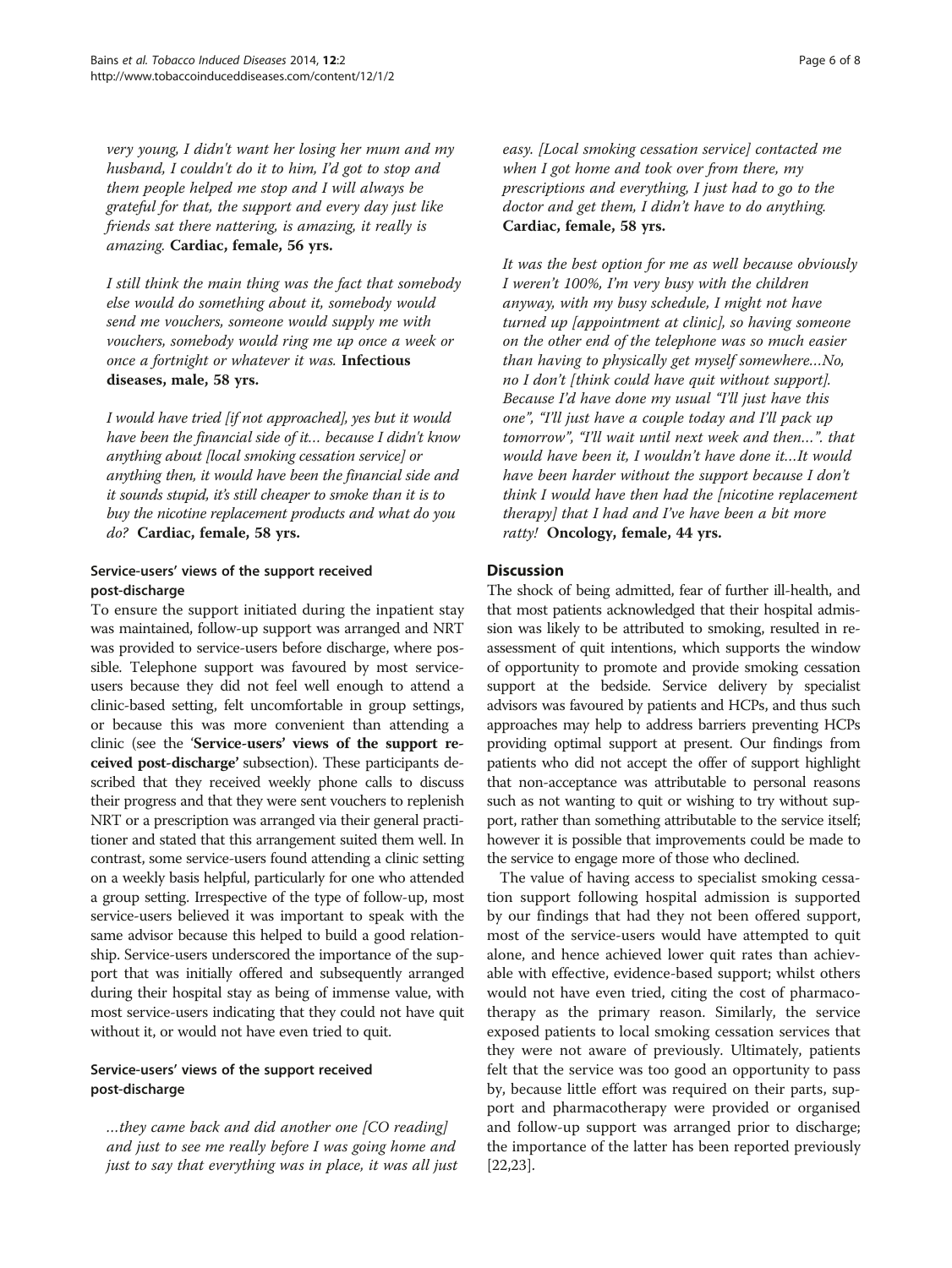The main trial findings shows delivering cessation support via specialist services rather than reliance on HCPs is an effective approach; where support initiated at the bedside, followed up with community referral after discharge doubled CO validated four-week continuous quit rates in the intervention group, and significantly increased the uptake of behavioural support, use of pharmacotherapy and referral to and uptake of community support after discharge [[20](#page-7-0)]. This complementary qualitative evaluation shows the approach was favoured by patients and HCPs, because the latter lacked time and expertise to address the matter effectively. This is in line with previous findings suggesting that some HCPs believe they do not have a role in advising patients to quit [[24,25](#page-7-0)]; this along with barriers such as underestimation of smoking-related disease risk and misperceptions regarding the harmfulness of nicotine prevent HCPs providing support [\[26-32\]](#page-7-0). Although the HCPs we interviewed comprised mostly of nursing staff, most admitted that discussions about smoking generally failed to go beyond ascertainment of smoking status, or were dependent on their judgements of which patients would benefit most. This suggests lack of awareness of the sound evidence base highlighting quitting is beneficial for all patients, and that guidelines including those available in certain specialties such as oncology (e.g. for lung cancer) are not being adhered to [[7,9](#page-7-0),[12,33-35](#page-7-0)], and this needs to be addressed. Hence, results from previous studies [[14\]](#page-7-0) showing limited smoking cessation support documented in patients' notes may be reflective of actual practice, rather than under-recording by HCPs. The provision of pharmacotherapy by HCPs was also concerning, where we found that there was no systematic process in place, other than providing it to encourage temporary abstinence rather than to promote a quit attempt. However, HCPs' preoccupation with informing patients that hospital grounds are smoke free may account for this somewhat.

The content of the service was rated highly by both patients and HCPs. These findings are in line with a recent study that also reported patients appreciated the opportunity to embark upon a quit attempt during their hospital stay, though data from patients declining the offer of support was not collected [[36\]](#page-7-0). By collecting this data, we were able to reaffirm that non-acceptance was attributable to reasons such as not wanting to quit, rather than the service itself. However, both patients and HCPs identified that timing of delivery requires further consideration and may need adapting according to specialty or where patients were in their pathway. At times, non-service users found it difficult to recall the initial discussion they had with the researcher about what the service involved, usually because they were approached soon after an operation, health event or following chemotherapy, and in hindsight they wished they had accepted the offer of support. However, because interviews took place either four-weeks or six-months post-discharge, recall bias may also account for these findings. Finally, patients and HCPs felt that improved co-ordination between intervention staff and inpatient ward staff was necessary, and this was reflected by HCPs' varied level of understanding of the service. For future interventions, it is recommended specialist cessation service providers engage with inpatient ward staff, because this could impact service delivery and its effectiveness.

#### Strengths and limitations

As these results are based on one intervention in a single hospital, and include interviews with a small proportion of self-selecting patients comprised largely of service-users, it is not known how representative these patients' views are of all those that were admitted and eligible to use the service. Similarly the sample of HCPs interviewed lacked diversity, involving mainly nurses. Hence, issues regarding self-selection bias particularly regarding patients must be noted, and thus may have resulted in more favourable accounts of the service. However, collecting data from patients who declined the offer of support indicates that non-acceptance did not seem to be attributable to the service. Not having the views of smokers who were approached but did not provide consent to be followed up is also a limitation, particularly because this group may have provided alternative views on the appropriateness of the service. Engaging such groups in research remains a challenge [\[37](#page-7-0)]. Despite these limitations, these findings provide an account of how such approaches are likely to be perceived by patients and HCPs in secondary care, generally.

#### Conclusions

Initiating smoking cessation support during an inpatient stay via a specialist service was considered appropriate and was favoured by patients and HCPs, rather than reliance on HCPs. Such approaches would overcome barriers preventing HCPs from intervening and may help to ensure support is provided consistently. To ensure optimal service delivery is achieved, research regarding timing of delivery, particularly according to specialty is recommended.

#### Competing interests

The authors declare that they have no competing interests.

#### Authors' contributions

All authors were involved in the conception of the project and development of the interview guides. MB carried out the interviews, analysed the data and drafted the manuscript. JM and LJ assisted with participant recruitment, analysis and interpretation of the data. JB, JM, LJ and RLM reviewed the manuscript. All authors read and approved the final manuscript.

#### Acknowledgements

We acknowledge that this article presents independent research funded by the National Institute for Health Research (NIHR) under its Programme Grants